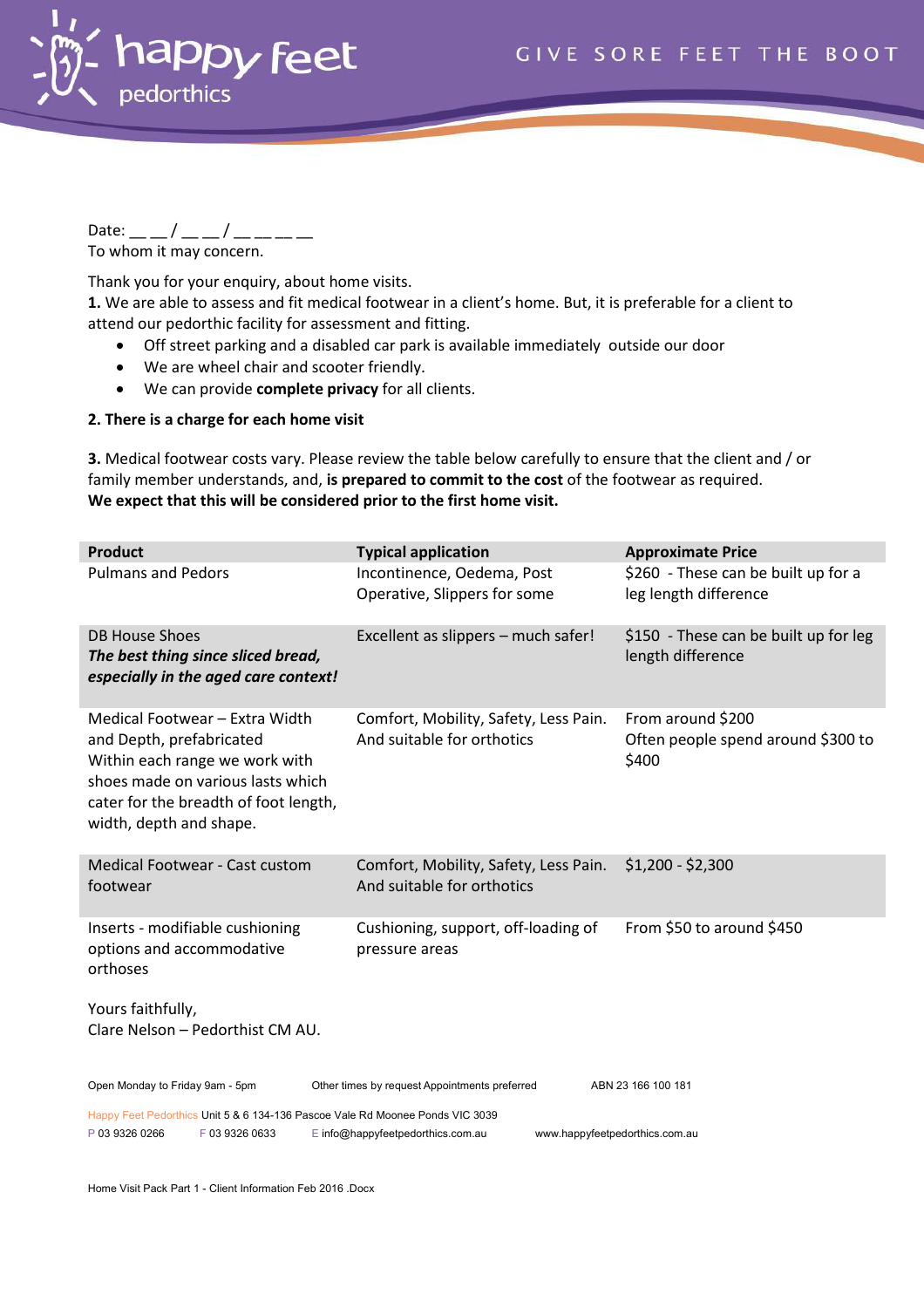

# **Home Visit Pack** Contact and Payment Details

| Client type: Please circle: PRIVATE  DVA  TAC  WORKCOVER  STATE TRUSTEE                                           |                                               |     |    |                                                                                                                      |
|-------------------------------------------------------------------------------------------------------------------|-----------------------------------------------|-----|----|----------------------------------------------------------------------------------------------------------------------|
|                                                                                                                   |                                               |     |    |                                                                                                                      |
|                                                                                                                   |                                               |     |    | <u> Postcode: Alexander Alexander Alexander Alexander Alexander Alexander Alexander Alexander Alexander Alexande</u> |
|                                                                                                                   |                                               |     |    |                                                                                                                      |
| <b>Contact Name for Client (if different from client):</b>                                                        |                                               |     |    |                                                                                                                      |
| Role of Contact person: eg Spouse, Relative, Allied Health Worker:                                                |                                               |     |    |                                                                                                                      |
|                                                                                                                   |                                               |     |    |                                                                                                                      |
|                                                                                                                   |                                               |     |    |                                                                                                                      |
| Contact person at the Care facility, (if different from the above):                                               |                                               |     |    |                                                                                                                      |
|                                                                                                                   |                                               |     |    |                                                                                                                      |
|                                                                                                                   |                                               |     |    |                                                                                                                      |
|                                                                                                                   |                                               |     |    |                                                                                                                      |
|                                                                                                                   |                                               |     |    |                                                                                                                      |
|                                                                                                                   |                                               |     |    |                                                                                                                      |
|                                                                                                                   |                                               |     |    |                                                                                                                      |
|                                                                                                                   |                                               |     |    |                                                                                                                      |
| Billing Address including name and phone number, if different from the above:                                     |                                               |     |    |                                                                                                                      |
|                                                                                                                   |                                               |     |    | Postcode:                                                                                                            |
|                                                                                                                   |                                               |     |    |                                                                                                                      |
| Please indicate if a quote is required:                                                                           |                                               | Yes | No |                                                                                                                      |
| Open Monday to Friday 9am - 5pm                                                                                   | Other times by request Appointments preferred |     |    | ABN 23 166 100 181                                                                                                   |
| Happy Feet Pedorthics Unit 5 & 6 134-136 Pascoe Vale Rd Moonee Ponds VIC 3039<br>P 03 9326 0266<br>F 03 9326 0633 | E info@happyfeetpedorthics.com.au             |     |    | www.happyfeetpedorthics.com.au                                                                                       |

Home Visit Pack Part 1 - Client Information Feb 2016 .Docx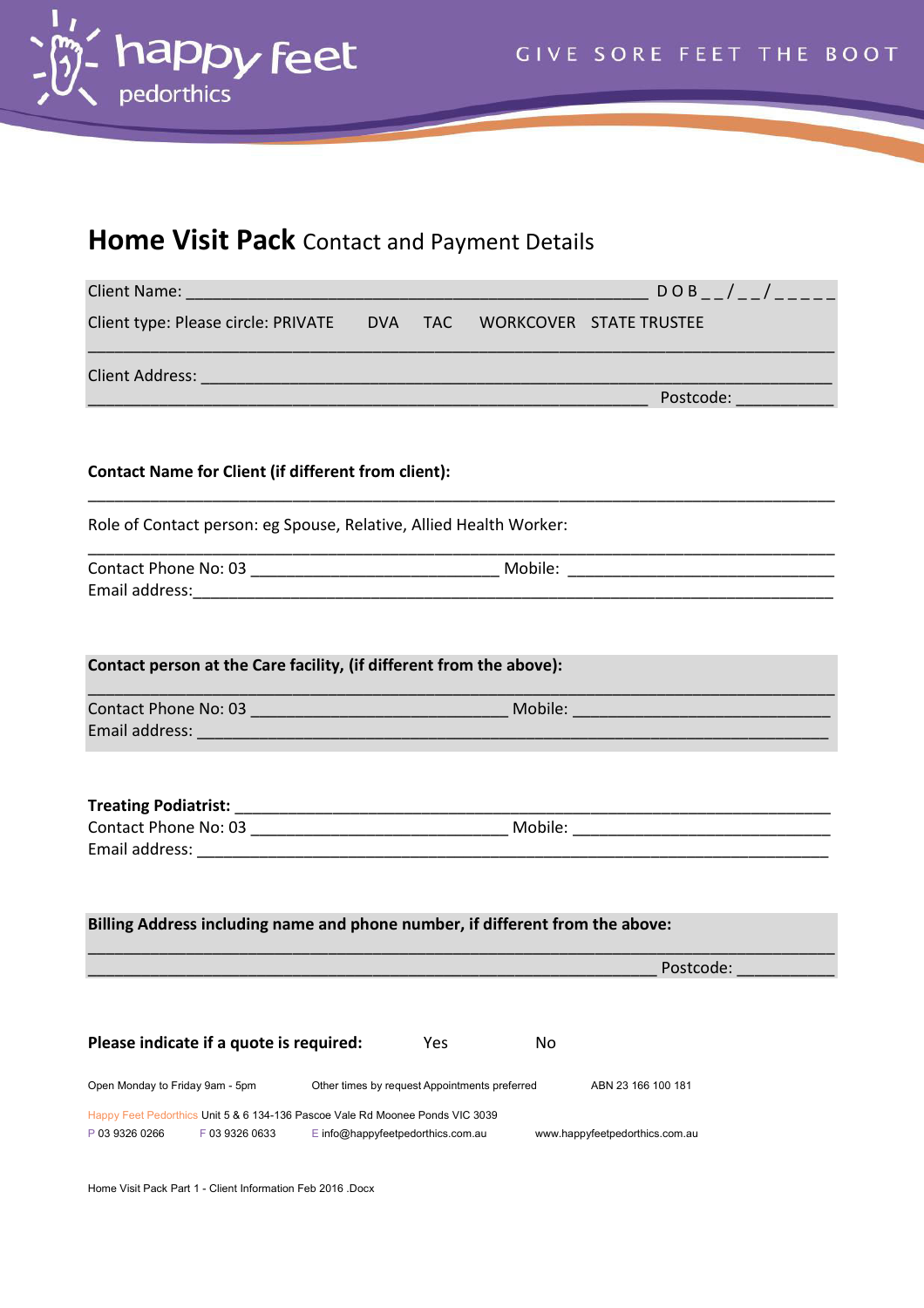

After Hours Access Requirements – evening and weekends:

**Please indicate if there would be any reason in the normal course of events that the client would not be available for the appointment time as negotiated.** 

\_\_\_\_\_\_\_\_\_\_\_\_\_\_\_\_\_\_\_\_\_\_\_\_\_\_\_\_\_\_\_\_\_\_\_\_\_\_\_\_\_\_\_\_\_\_\_\_\_\_\_\_\_\_\_\_\_\_\_\_\_\_\_\_\_\_\_\_\_\_\_\_\_\_\_\_\_\_\_\_\_\_\_\_ \_\_\_\_\_\_\_\_\_\_\_\_\_\_\_\_\_\_\_\_\_\_\_\_\_\_\_\_\_\_\_\_\_\_\_\_\_\_\_\_\_\_\_\_\_\_\_\_\_\_\_\_\_\_\_\_\_\_\_\_\_\_\_\_\_\_\_\_\_\_\_\_\_\_\_\_\_\_\_\_\_\_\_\_

\_\_\_\_\_\_\_\_\_\_\_\_\_\_\_\_\_\_\_\_\_\_\_\_\_\_\_\_\_\_\_\_\_\_\_\_\_\_\_\_\_\_\_\_\_\_\_\_\_\_\_\_\_\_\_\_\_\_\_\_\_\_\_\_\_\_\_\_\_\_\_\_\_\_\_\_\_\_\_\_\_\_\_\_ \_\_\_\_\_\_\_\_\_\_\_\_\_\_\_\_\_\_\_\_\_\_\_\_\_\_\_\_\_\_\_\_\_\_\_\_\_\_\_\_\_\_\_\_\_\_\_\_\_\_\_\_\_\_\_\_\_\_\_\_\_\_\_\_\_\_\_\_\_\_\_\_\_\_\_\_\_\_\_\_\_\_\_\_

**Please:** 

**Note the appointment in the diary / aged care facility progress notes** 

 **Advise ASAP on 0426 251 345 any reason for cancellation / re-scheduling of the appointment A confirmation of the appointment will be made prior to attending the appointment.** 

# **Please return the forms with payment of the agreed amount of \$ \_\_\_\_\_\_\_ payable to:**

"Crispin Cobblings" Trading as Happy Feet Pedorthics

OR - Direct Credit **BSB** 063-111 **Account Number** 1018 7572 **Account Name** Crispin Cobblings OR - MasterCard or Visa – Card Holder's Name: \_\_\_\_\_\_\_\_\_\_\_\_\_\_\_\_\_\_\_\_\_\_\_\_\_\_\_\_\_\_\_\_\_\_ Expiry Date: \_\_\_\_\_\_\_\_\_\_\_\_



The administrator of the Home Visit Program will be able to organise a home visit once the forms are returned, completed, and the payment for the first home visit is made.

Home Visit Pack

#### **Medical History – please circle appropriate answer**  Diabetes: Yes No and Arthritis: Yes No

| Odema:                          | Yes.           | Nο |                                                                               | Hammer Toes: Yes |                                | Nο |
|---------------------------------|----------------|----|-------------------------------------------------------------------------------|------------------|--------------------------------|----|
| Open Monday to Friday 9am - 5pm |                |    | Other times by request Appointments preferred                                 |                  | ABN 23 166 100 181             |    |
|                                 |                |    | Happy Feet Pedorthics Unit 5 & 6 134-136 Pascoe Vale Rd Moonee Ponds VIC 3039 |                  |                                |    |
| P 03 9326 0266                  | F 03 9326 0633 |    | $E$ info@happyfeetpedorthics.com.au                                           |                  | www.happyfeetpedorthics.com.au |    |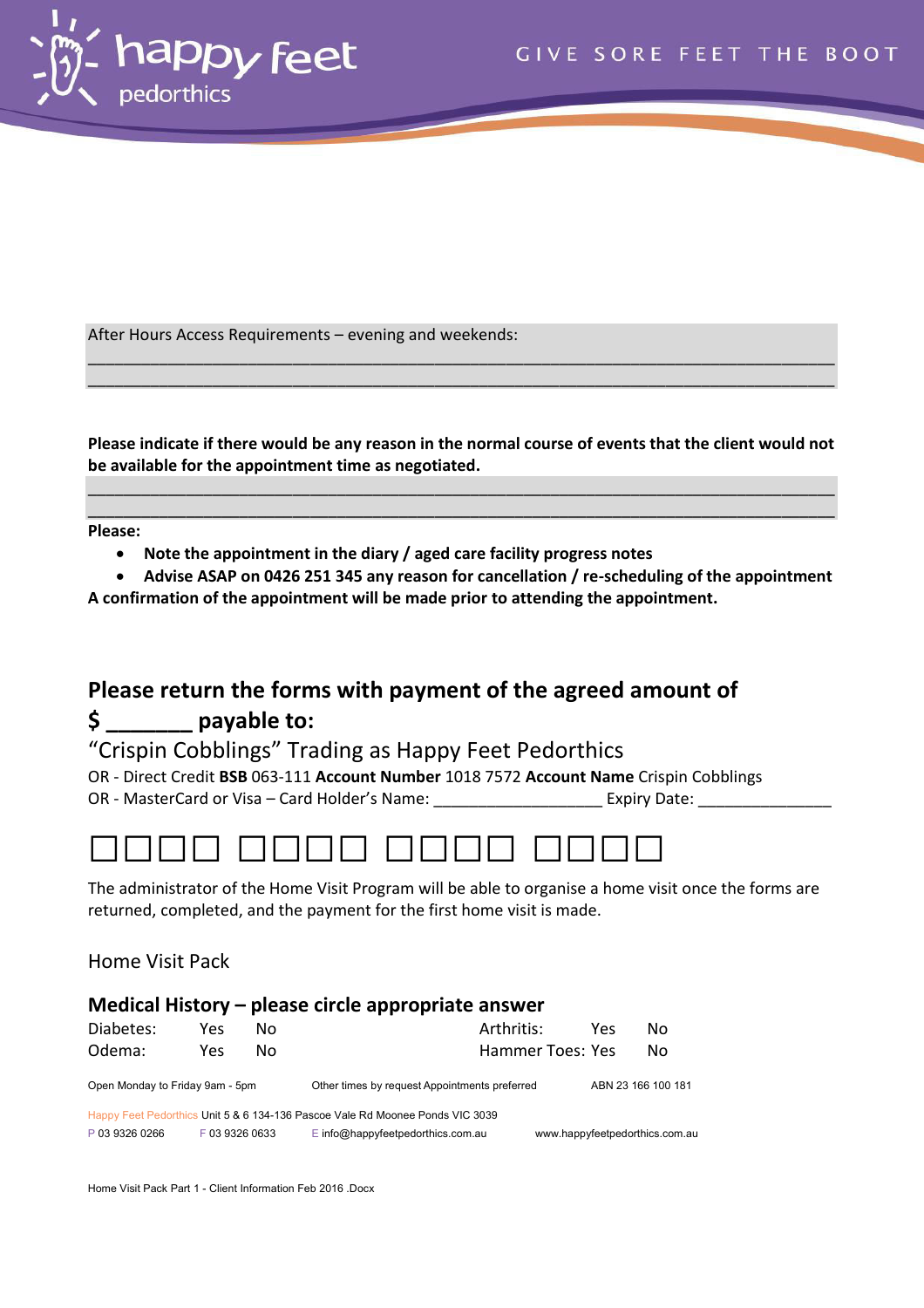

| Corns:                             | Yes. | Nο                  |     |     | <b>Bunions:</b>                                                               | Yes | No |     |     |
|------------------------------------|------|---------------------|-----|-----|-------------------------------------------------------------------------------|-----|----|-----|-----|
| Circulation:                       |      | Poor Good Excellent |     |     |                                                                               |     |    |     |     |
| Sore under the balls of your feet: |      |                     | Yes | No. | Do you use an orthotic device?                                                |     |    | Yes | No. |
|                                    |      |                     |     |     | Please describe any other information in relation to the health of your feet: |     |    |     |     |
|                                    |      |                     |     |     |                                                                               |     |    |     |     |
|                                    |      |                     |     |     |                                                                               |     |    |     |     |

### **Mobility – please circle appropriate answer**

I walk: regularly, and the occasionally, the contract rarely I walk: with assistance, using someone's arm, using a stick and / or frame I am non-ambulant I stand for transfer only

#### **Footwear requirements – please circle your need for footwear**

Shoes Sandals - sandals are open toed, with or without backs Strap Courts – closed in toe shoes with a strap around the ankle Slippers / House Shoes - simple slipper design, pulmans and pedros are more specialist Specialist Footwear – Pulmans, Pedors Shoe size currently worn:

## **What do you do during the day - exercise, walk, shop, go out, have visitors, make morning or afternoon tea and/or a meal.**

**\_\_\_\_\_\_\_\_\_\_\_\_\_\_\_\_\_\_\_\_\_\_\_\_\_\_\_\_\_\_\_\_\_\_\_\_\_\_\_\_\_\_\_\_\_\_\_\_\_\_\_\_\_\_\_\_\_\_\_\_\_\_\_\_\_\_\_\_\_\_\_\_\_\_\_\_\_\_\_\_\_\_\_\_**

**\_\_\_\_\_\_\_\_\_\_\_\_\_\_\_\_\_\_\_\_\_\_\_\_\_\_\_\_\_\_\_\_\_\_\_\_\_\_\_\_\_\_\_\_\_\_\_\_\_\_\_\_\_\_\_\_\_\_\_\_\_\_\_\_\_\_\_\_\_\_\_\_\_\_\_\_\_\_\_\_\_\_\_\_** 

#### **Photos of the feet**

Please send photos of both feet to be fitted by message on mobile phone no: 0426 251 345 or email [info@happyfeetpedorthics.com.au](mailto:info@happyfeetpedorthics.com.au) We would like the photos to be taken from the front back and both side views, as straight on as possible - showing the feet, ankle and leg to below the knee.

**Thank-you for taking the time to complete this form.** All information is confidential, and used only to assist us in determining the best footwear for your individual need.

Open Monday to Friday 9am - 5pm Other times by request Appointments preferred ABN 23 166 100 181 Happy Feet Pedorthics Unit 5 & 6 134-136 Pascoe Vale Rd Moonee Ponds VIC 3039 P 03 9326 0266 F 03 9326 0633 E info@happyfeetpedorthics.com.au www.happyfeetpedorthics.com.au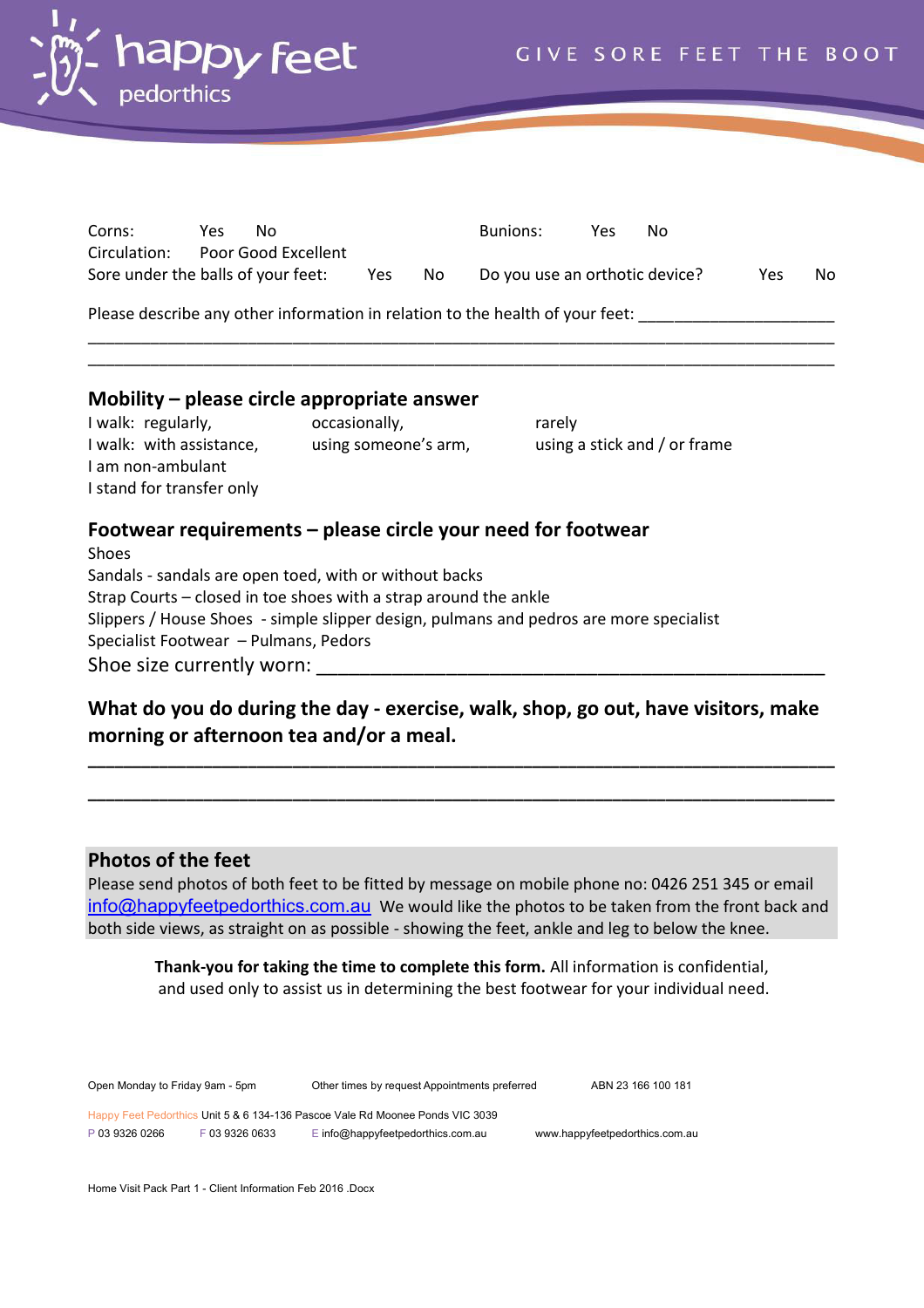|                                     | 24/1           | $\overline{2}$ | $\overline{3}$ | $\overline{4}$ | 5 | $\sqrt{6}$ | $\overline{7}$ | $\,8\,$ | 9 | $10\,$ |                                            |
|-------------------------------------|----------------|----------------|----------------|----------------|---|------------|----------------|---------|---|--------|--------------------------------------------|
|                                     | 23             |                |                |                |   |            |                |         |   |        |                                            |
|                                     | 22             |                |                |                |   |            |                |         |   |        |                                            |
|                                     | 21             |                |                |                |   |            |                |         |   |        |                                            |
|                                     | $20\,$         |                |                |                |   |            |                |         |   |        | $\mathbf{B}$                               |
|                                     | 19             |                |                |                |   |            |                |         |   |        |                                            |
|                                     | 18             |                |                |                |   |            |                |         |   |        | It is helpful if you can                   |
|                                     | $17\,$         |                |                |                |   |            |                |         |   |        | measure around the<br>foot with a tape     |
|                                     | 16             |                |                |                |   |            |                |         |   |        | measure at the<br>points marked to         |
|                                     | 15             |                |                |                |   |            |                |         |   |        | give an indication of<br>the volume of the |
|                                     | 14             |                |                |                |   |            |                |         |   |        | foot.<br>Point A _________ cm              |
|                                     | 13             |                |                |                |   |            |                |         |   |        | Point B _________ cm                       |
|                                     | 12             |                |                |                |   |            |                |         |   |        |                                            |
|                                     | 11             |                |                |                |   |            |                |         |   |        | <b>CLIENT NAME</b>                         |
|                                     | $10\,$         |                |                |                |   |            |                |         |   |        |                                            |
|                                     | 9              |                |                |                |   |            |                |         |   |        |                                            |
|                                     | $\,8\,$        |                |                |                |   |            |                |         |   |        |                                            |
|                                     | $\overline{7}$ |                |                |                |   |            |                |         |   |        |                                            |
|                                     | 6              |                |                |                |   |            |                |         |   |        |                                            |
|                                     | 5              |                |                |                |   |            |                |         |   |        |                                            |
|                                     | $\overline{4}$ |                |                |                |   |            |                |         |   |        |                                            |
|                                     | 3              |                |                |                |   |            |                |         |   |        |                                            |
| Place left heel<br>here and trace   | $\overline{2}$ |                |                |                |   |            |                |         |   |        |                                            |
| around foot with<br>the pen at a 90 | 1              |                |                |                |   |            |                |         |   |        |                                            |
| degree angle                        |                |                |                |                |   |            |                |         |   |        | LEFT FOOT                                  |